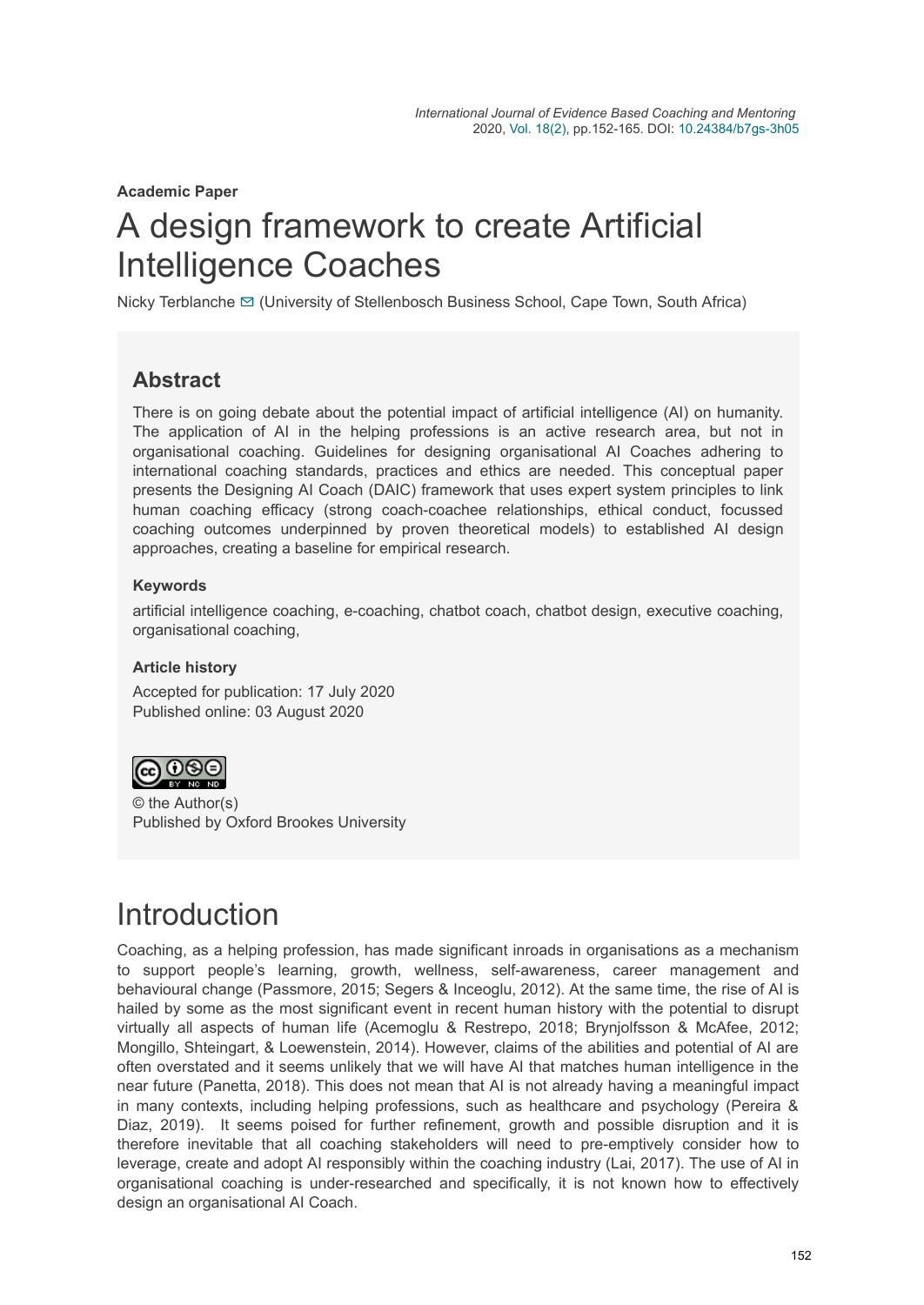For the purposes of this paper, 'coaching' is defined as 'a human development process that involves structured, focused interaction and the use of appropriate strategies, tools and techniques to promote desirable and sustainable change for the benefit of the client and potentially for other stakeholders' (Bachkirova, Cox, & Clutterbuck, 2014, p. 1). Furthermore, this paper limits its scope to organisational coaching that includes genres such as executive coaching, workplace coaching, managerial coaching, leadership coaching and business coaching (Grover & Furnham, 2016). The organisational coaching industry is growing rapidly and has become a global phenomenon used by numerous organisations worldwide to develop their employees (Theeboom, Beersma, & Vianen, 2013). As a growing industry and emerging profession, coaching evolves continuously and it seems inevitable that AI will play an increasingly significant role in organisational coaching in the future.

With sparse research available on the creation and application of AI in organisational coaching, this conceptual paper asks what needs to be considered, in principle, when designing an AI Coach. In answer, the Designing AI Coach (DAIC) framework is presented. This framework uses principles from expert systems to guide the design of AI Coaches based on widely agreed predictor of coaching success: strong coach-coachee relationships (De Haan et al., 2016; Graßmann, Schölmerich & Schermuly, 2019; McKenna & Davis, 2009), ethical conduct (Diochon & Nizet, 2015; Gray, 2011; Passmore, 2009) and focussed coaching outcomes all underpinned by proven theoretical models (Spence & Oades, 2011).

This paper proceeds as follows: It starts by contextualising AI Coaching within the current organisational coaching literature and shows that current definitions are inadequate. Next a brief overview of AI is provided where it is argued that chatbots, a type of AI and expert system, have potential for immediate application in organisational coaching. Since chatbot AI Coaching in organisations has not been well researched, this paper explores how chatbots have been designed and applied in related fields. The perceived benefits and challenges of coaching chatbots are described. Finally, the novel DAIC framework is presented before concluding with suggestions for further research.

### **Situating AI Coaching within the organisational coaching literature**

Although the purpose of this paper is not to provide a systematic literature review of AI in organisational coaching, a literature search was conducted to understand how AI is currently positioned within organisational coaching. Using Google Scholar a search for 'artificial intelligence coach' and 'artificial intelligence coaching' did not produce any peer reviewed journal articles on AI and organisational coaching within the first 10 results pages. Neither did replacing 'coach/coaching' with 'organisational coach/coaching' yield any desired results. A number of papers on AI Coaching in healthcare did however appear, and these papers used the term 'e-coaching' to describe the use of AI in that context, with Kamphorst (2017) providing a particularly useful overview.

Using 'e-coaching' as a search term revealed a number of relevant results in relation to coaching. Clutterbuck (2010, p. 7) described e-coaching as a developmental relationship, mediated through e-mail and potentially including other media. E-coaching is described by Hernez-Broome and Boyce (2010, p. 285) as 'a technology-mediated relationship between coach and client'. Geissler et al. (2014, p. 166) defined it as 'coaching mediated through modern media', while Ribbers and Waringa (2015, p. 91) described e-coaching as 'a non-hierarchical developmental partnership between two parties separated by a geographical distance, in which the learning and reflection process was conducted through both analogue and virtual means'.

In healthcare and psychology, the search for 'e-coaching' revealed a broader definition with applications like the promotion of physical activity (Klein, Manzoor, Middelweerd, Mollee & Te Velde, 2015); regulating nutritional intake (Boh et al., 2016); treatment of depression (Van der Ven et al., 2012); and insomnia (Beun et al., 2016). In these domains, 'e-coaching' refers to the process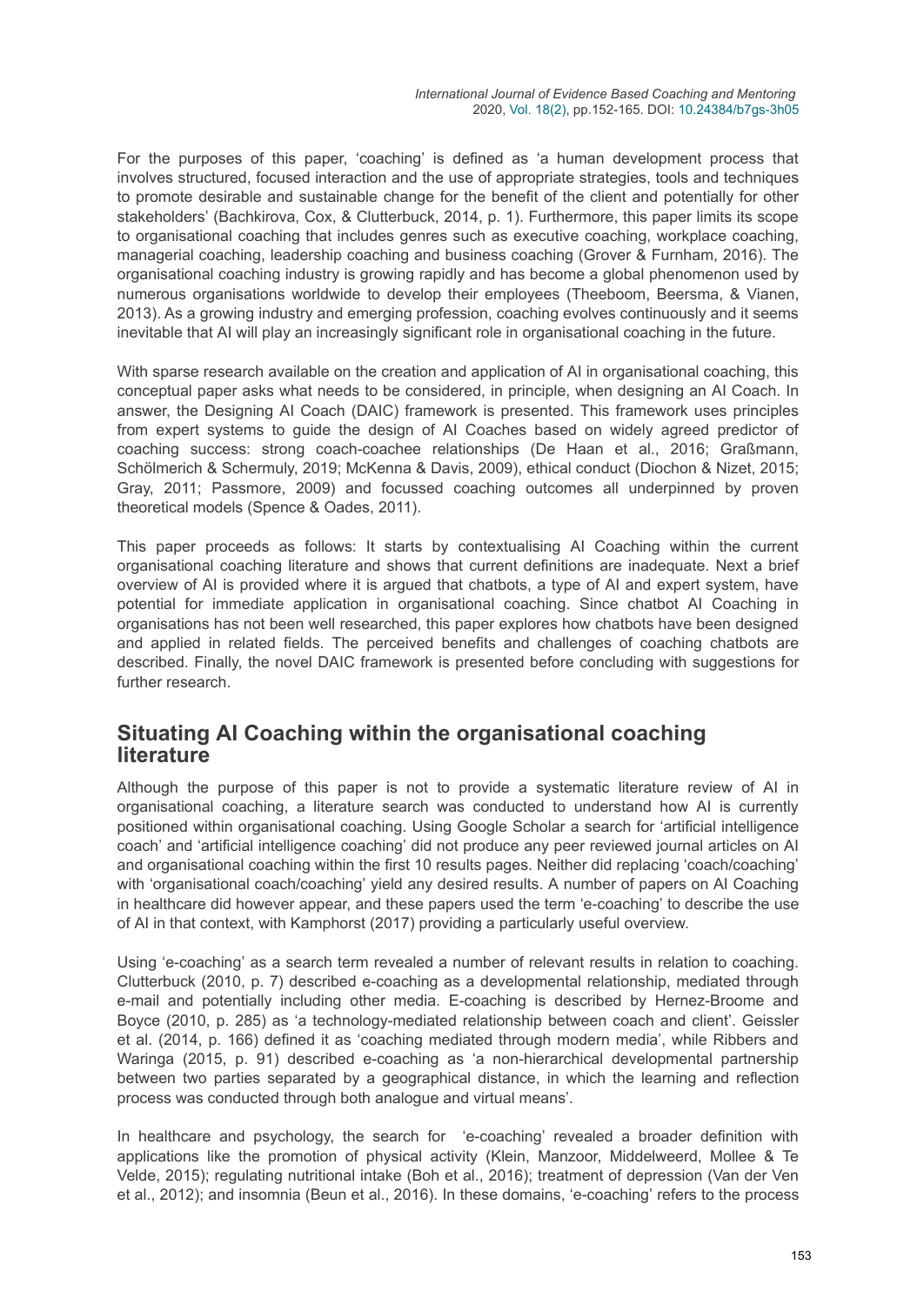of not just facilitating the coaching, but includes autonomous entities doing the actual coaching (Kamphorst, 2017, p. 627). This extended definition contrasts with the organisational coaching literature where currently 'e-coaching' seems to refer only to varying communication modalities between a human coach and client. To demarcate what this paper argues to be a new area of practice and research in organisational coaching, a term to capture the use of autonomous coaching agents that could completely replace or at least augment human coaches is proposed: Artificial Intelligence (AI) Coaching. It is proposed that AI Coaching be defined independent of ecoaching to clearly distinguish it as a type of coaching *entity* and not merely another coaching modality. To fully grasp the concept of AI Coaching, a basic understanding of the nature of AI itself is required.

### **Artificial intelligence (AI)**

'Artificial Intelligence' may be defined as 'the broad collection of technologies, such as computer vision, language processing, robotics, robotic process automation and virtual agents that are able to mimic cognitive human functions' (Bughin & Hazan, 2017, p. 4). AI is also described as a computer program combined with real-life data, which can be trained to perform a task and can become smarter about its users through experience with its users (Arney, 2017, p. 6). Another view states that AI is a science dedicated to the study of systems that, from the perspective of an observer, act intelligently (Bernardini, Sônego, & Pozzebon, 2018). AI research started in the early 1950s. It is an interdisciplinary field that applies learning and perception to specific tasks including potentially coaching.

A distinction can be made between artificial general intelligence (Strong AI) and artificial narrow intelligence (Weak AI). Strong AI is embodied by a machine that exhibits consciousness, sentience, the ability to learn beyond what was initially intended by its designers and can apply its intelligence in more than one specific area. Weak AI focusses on specific, narrow tasks, such as virtual assistants and self-driving cars (Siau & Yang, 2017). Expert systems are considered a form of Weak AI and is described as complex software programs based on specialised knowledge, able to provide acceptable solutions to individual problems in a narrow topic area (Chen, Hsu, Liu & Yang, 2012; Telang, Kalia, Vukovic, Pandita & Singh, 2018).

To match a human coach, a Strong AI entity would be needed since it promises to do everything a human can do, and more. This field of research is however in its infancy with some projections indicating that we may not see credible examples of Strong AI in the foreseeable future (Panetta, 2018). The implication of this is that it is highly unlikely for an AI entity to convincingly perform all the functions that a human coach currently performs any time soon.

While Strong AI may not yet be a possibility for coaching, Weak AI in the form of expert systems provides options worth exploring. For the purpose of this discussion, the focus therefore is on a particular embodiment of Weak AI that is currently showing potential for application in coaching, namely conversational agents or chatbots.

### **Conversational agents (chatbots)**

A 'conversational agent or chatbot system' is defined as a computer programme that interacts with users via natural language either through text, voice, or both (Chung & Park, 2019). Chatbots typically receive questions in natural human language, associate these questions with a knowledge base, and then offer a response (Fryer & Carpenter, 2006). Various terms are used to describe chatbots, including conversational agents, talkbots, dialogue systems, chatterbots, machine conversation systems and virtual agents (Saarem, 2016; Saenz, Burgess, Gustitis, Mena, & Sasangohar, 2017). The origins of chatbot type systems can be traced back to the 1950s, when Allan Turing proposed a five-minute test (also known as the Imitation Game) based on a text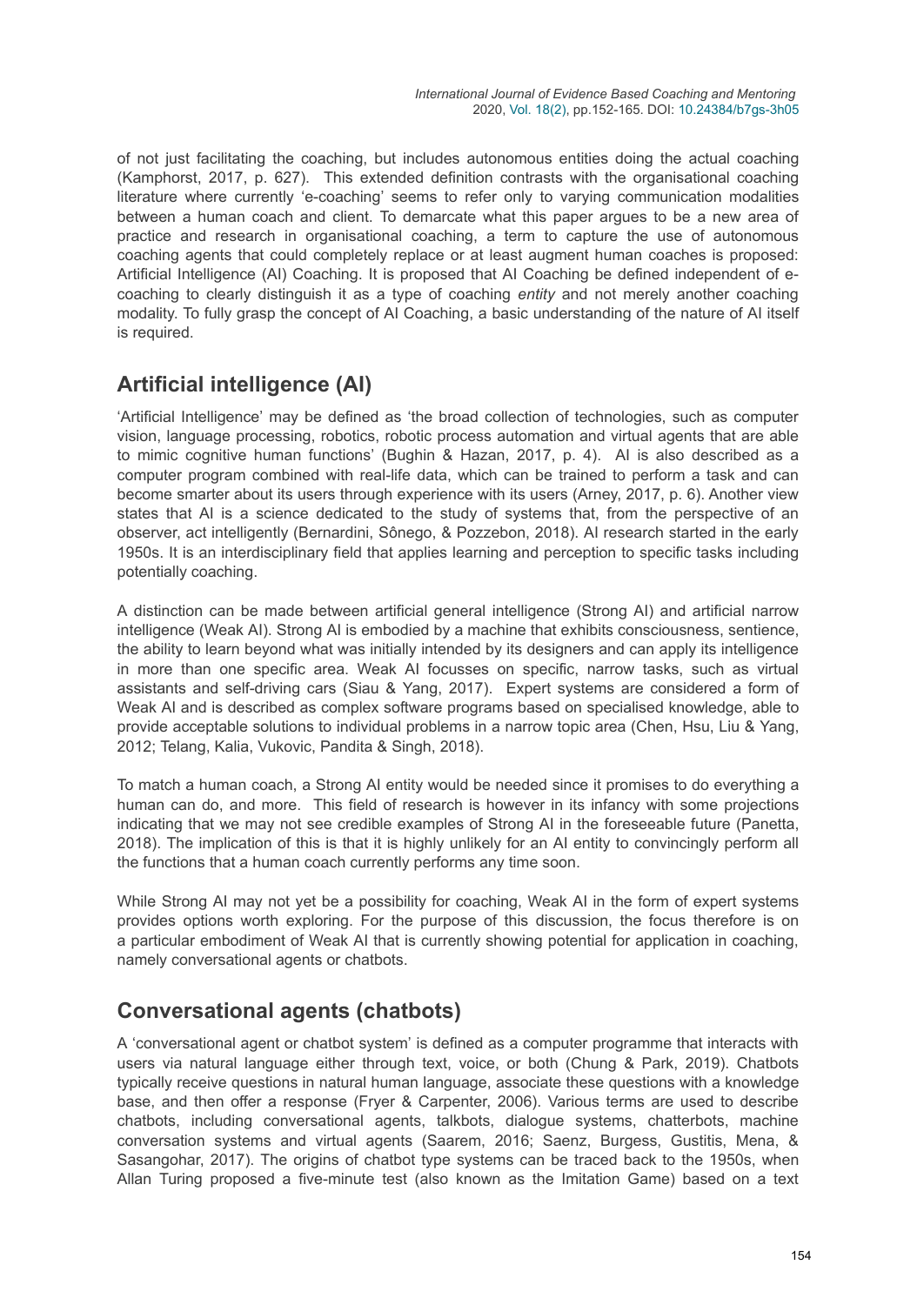message conversation, where a human had to predict whether the entity they were communicating with via text was a computer program or not (Turing, 1950).

Two famous chatbots of the past are Eliza, developed in 1966 and PARRY, developed in the 1970s. Eliza imitated a Rogerian psychologist, using simple pattern matching techniques to restructure users' sentences into questions. Not withstanding the simplistic approach, its performance was considered remarkable, partly due to people's inexperience with this type of technology (Bradeško & Mladnic, 2012). PARRY imitated a paranoid person and when its transcripts were compared to real paranoia patients, psychiatrists were able to distinguish between the two sets only 48% of the time (Bradeško & Mladnic, 2012). More recently, chatbots have found new applications in the services industry where they are used to assist with customer queries, advice and fulfilment of orders (Araujo, 2018). Chatbots have proliferated with more than 100 000 chatbots created in one year on Facebook Messenger alone (Johnson, 2017).

As a form of Weak AI and expert system, chatbots are usually designed by a set of scripted rules (retrieval-based), AI (generative-based), or a combination of both to interact with humans (De Angeli & Brahnam, 2008). Driven by algorithms of varying complexity and optionally employing AI technologies such as machine learning, deep learning and Natural Language Processing, Generation and Understanding (NLP, NLG, NLU), chatbots respond to users by deciding on the appropriate response given a user input (Neff & Nagy, 2016; Saenz et al., 2017). From the expert system perspective, chatbots attempt to mimic human experts in a particular narrow field of expertise (Telang et al., 2018).

#### **The perceived benefits and challenges of coaching chatbots in related fields**

In organisational coaching, no empirical studies on the design and effectiveness of organisational coaching chatbots seem to be available. A broader assessment including fields related to organisational coaching such as health, well-being and therapy provide some evidence of the application of chatbots (Laranjo da Silva et al., 2018). Research has been conducted on the efficacy of chatbots that assist people with aspects such as eating habits, depression, neurological disorders and promotion of physical activity (Bickmore, Schulman, & Sidner, 2013; Bickmore, Silliman et al., 2013; Pereira & Diaz, 2019; Watson, Bickmore, Cange, Kulshreshtha & Kvedar, 2012).

Research from the healthcare domain claims that AI Coaching provides a wide range of strategies and techniques intended to help individuals achieve their goals for self-improvement (Kamphorst, 2017; Kaptein, Markopoulos, De Ruyter, & Aarts, 2015) and can potentially play an essential role in supporting behavioural change (Kocielnik, Avrahami, Marlow, Lu, & Hsieh, 2018). Other advantages of chatbot coaches include the possibility of interacting anonymously, especially in the context of sensitive information (Pereira & Diaz, 2019). People who interact with chatbots may therefore feel less shame and be more willing to disclose information, display more positive feelings towards chatbots and feel more anonymous, as opposed to interacting with real humans (Lucas, Gratch, King, & Morency, 2014). This is especially important in organisational settings where different stakeholders are involved in the coaching process and coachees are often caught between the firm's expectations and their own needs (Polsfuss & Ardichvili, 2008).

Although research on actual efficacy and benefits of coaching chatbots is rare, there seems to be agreement that a chatbot can do the following (Bii, 2013; Driscoll & Carliner, 2005; Klopfenstein, Delpriori, Malatini & Bogliolo, 2017):

- Keep a record of most, if not all, communications;
- Be trained with any text in any language;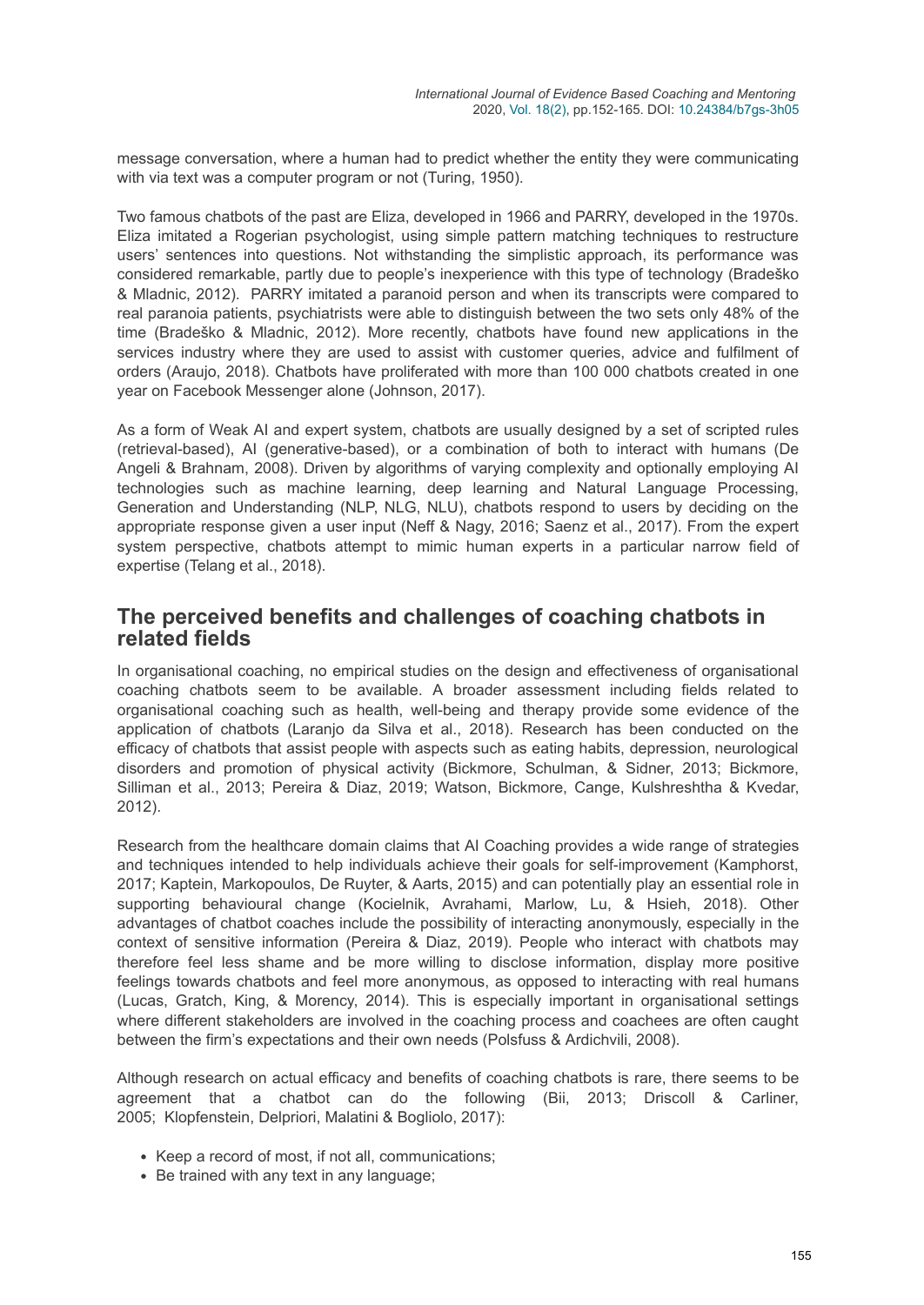- Facilitate a conversation, ask appropriate questions and allow the client to figure things out for themselves;
- Help clients to develop their self-coaching approach that is inexpensive and accessible;
- Be ethical, respect the client's choices and remain neutral and unbiased;
- Create and monitor a new dynamic environment for achieving coaching outcomes and make learning lasting and applicable to concrete goals;
- Collect trends and understand how clients talk about their challenges and desires;
- Support and complement coaching services.

However, there are also still numerous unsolved challenges regarding chatbots described in literature (Britz, 2016), including:

- Incorporating context: to produce sensible responses chatbots need to include both linguistic context and physical context.
- Coherent personality: when generating responses, a chatbot should ideally produce consistent answers to semantically identical inputs.
- Evaluation of models: the best way to evaluate a conversational agent is to measure whether it is fulfilling its task; this evaluation is easier when there is a specific goal.
- Intention and diversity: chatbots tend to produce generic responses as opposed to humans who produce responses that carry purpose and are specific to the input. Chatbots lack this kind of diversity due to current limiting AI capabilities.

The main challenge of creating realistic chatbots is seen to be the difficulty to maintain the ongoing context of a conversation (Bradeško & Mladenic, 2012). Current approaches use pattern-matching techniques to map input to output, but this approach rarely leads to purposeful, satisfying conversations. Understanding the benefits offered by chatbots enable us to better understand how they can realistically contribute to the organisational coaching domain.

### A proposed design framework for organisational chatbot AI Coaches

Given the current use and perceived benefits of chatbot AI Coaches in related fields, the question about how to design these entities for organisational coaching arises. In an attempt to answer this question, an expert system design approach was followed. Expert system design dictates that the system should be modelled on how human experts execute a task (Lucas & Van Der Gaag, 1991). For AI Coaching this implies stipulating what constitutes effective human coaching, and mapping this to acknowledged chatbot design principles. This approach was followed to derive the DAIC framework. The two facets of the DAIC framework, effective human coaching and chatbot design principles are discussed next, where after the framework itself is presented.

#### **Facet one - Effective human coaching**

Following the expert system approach, a knowledge-base based on how human coaches operate effectively guided the development of the DAIC framework and consists of four principles: (i) widely agreed human-coach efficacy elements; (ii) the use of recognised theoretical models; and (iii) ethical conduct. The fourth principle (narrow coaching focus) stems from the inherent limitations of chatbots as Weak AI and expert systems namely the ability to only focus on one particular task. Each principle is elaborated on next.

To determine what constitutes the first design principle (widely agreed human-coach efficacy elements), the actively researched and growing body of knowledge on 'how' coaching works (De Haan, Bertie, Day, & Sills, 2010; Theeboom et al., 2014) was consulted. It appears that there are different opinions on the matter. Grant (2012, 2014) found that goal-orientation is the most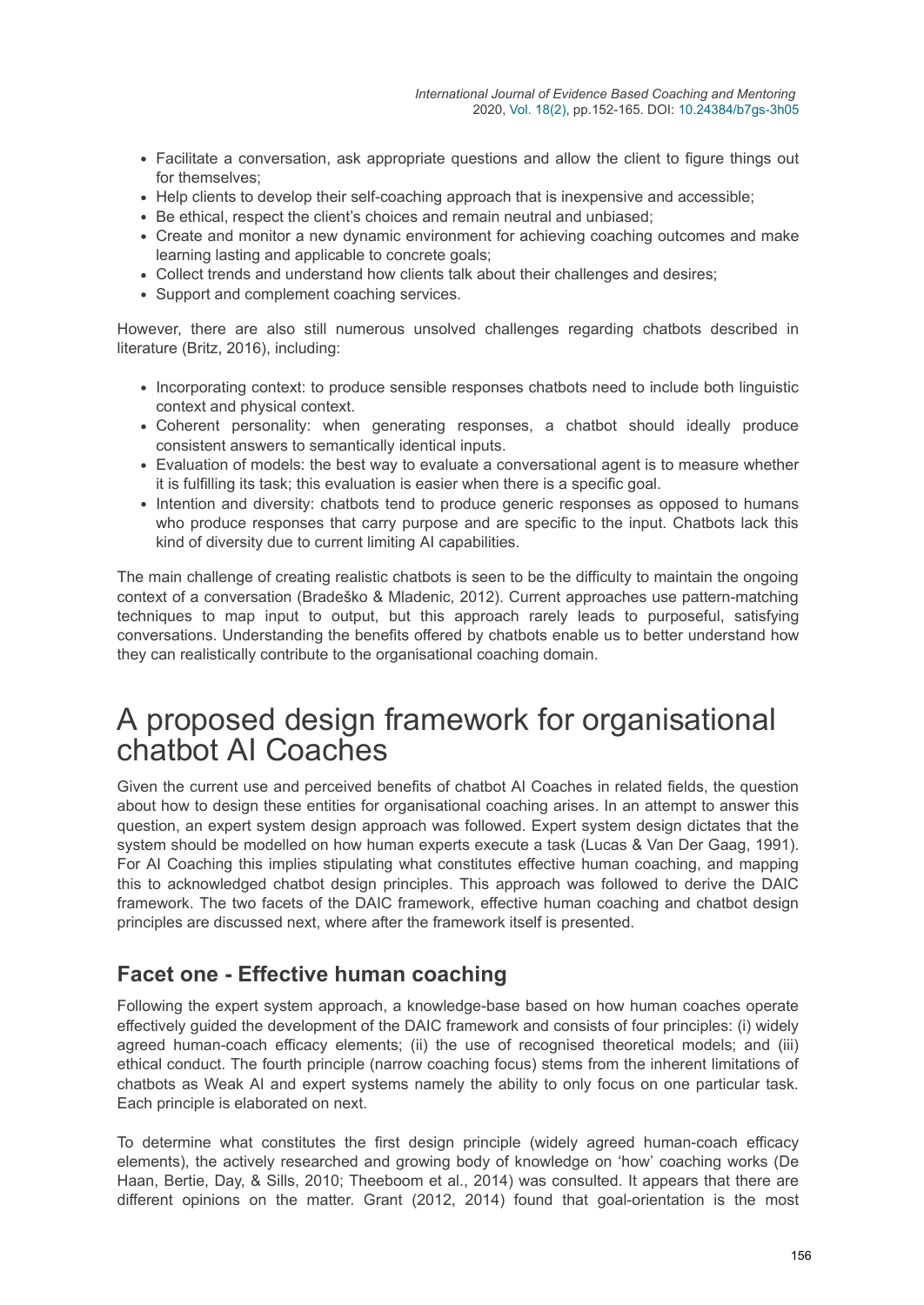important determinant of coaching success while Bozer and Jones (2018) identified seven factors that contribute to successful workplace coaching: self-efficacy, coachee motivation, goal orientation, trust, interpersonal attraction, feedback intervention, and supervisory support. While there are varying opinions, a number of scholars agree that one aspect contributes more than any other to coaching success: the coach-coachee relationship (De Haan et al., 2016; Graßmann, Schölmerich & Schermuly, 2019; McKenna & Davis, 2009).

Aspects that help build a strong coach-coachee relationship include trust, empathy and transparency (Grant, 2014; Gyllensten & Palmer, 2007) with trust in particular being linked to higher levels of coachee commitment to the coaching process (Bluckert, 2005). Human coaches can build trust by being predictable, transparent (about their ability) and reliable (Boyce, Jeffrey Jackson & Neal, 2010). Perceived trustworthiness of another person is another important contributor to strong relationships (Kenexa, 2012). As a construct, trustworthiness consists of three elements. *Ability* is the trust instilled by the skills and competencies of a person (Mayer, Davis & Schoorman, 1995). *Benevolence* refers to the perception of being acted towards in a well-meaning manner (Schoorman, Mayer & Davis, 2007). *Integrity* is a measure of adherence to agreed-upon principles between two parties (Mayer et al., 1995). In summary, it appears that the following aspects of a coach are important contributors to strong coaching relationships and resultant successful coaching interventions: trust, empathy, transparency, predictability, reliability, ability, benevolence and integrity.

The second principle of the DAIC framework, is the need for evidence-based practice (Grant, 2014). One of the criticism often levelled at coaching is that practitioners use models and frameworks that are borrowed from other professions without having been empirically verified for the coaching context (Theeboom et al., 2013). Therefore, in addition to a strong coach-coachee relationship, an AI Coach must also be based on theoretically sound coaching approaches (Spence & Oades, 2011).

The third principle that underpins the DAIC framework is ethically sound practice. Ethics in coaching is an important and active research area (Diochon & Nizet, 2015; Gray, 2011; Passmore, 2009). The introduction of intelligent autonomous AI Coaching systems raises unique ethical concerns (Kamphorst, 2017). These concerns are underscored by users' increasing demand for assurance that the algorithms and AI used in their AI Coaches are structurally unbiased and ethical. Intended users of technologies like chatbots must be confident that the technology will meet their needs, will align with existing practices, and that the benefits will outweigh the detriments (Kamphorst, 2017).

Four pertinent types of ethical and legal issues were identified by Kamphorst (2017) and are applicable to AI Coaches in the context of organisational coaching: (i) privacy and data protection; (ii) autonomy; (iii) liability and division of responsibilities; and (iv) biases.

Firstly, both the need and the ability of AI Coaching systems to continuously collect, monitor, store, and process information raise issues regarding privacy and data protection. Questions such as 'who owns and can access the data obtained from a coaching session?' must be made clear to users.

Secondly, since AI Coaching combines the paradigm of empowering people and enhancing selfregulation while simultaneously entering their spheres, the personal autonomy of the users may be affected in relatively new ways, both positive and negative. It also raises the question of how to deal with potential manipulation by an AI Coaching system. Autonomous AI Coaching systems may offer users suggestions for action, thereby affecting their decision-making process (Luthans, Avey & Patera, 2008). Being influenced by its decision making seems to conflict with the classical understanding of self-directedness as professed in coaching.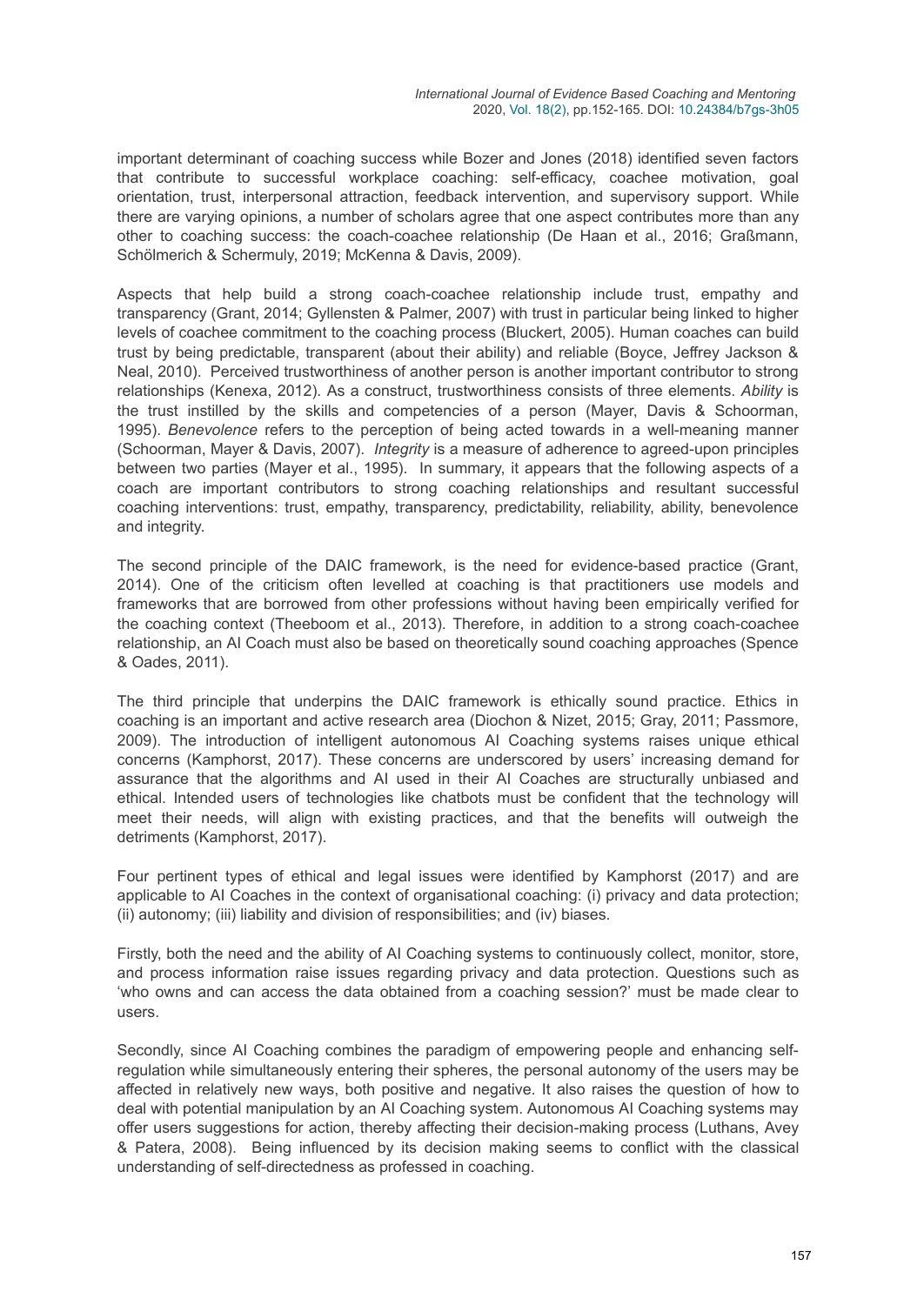Thirdly, many stakeholders of various levels of diversity, specialisation, and complex interdependencies are involved in creating an AI Coaching system. Therefore, the division of liabilities and responsibilities among the relevant stakeholders involved (producers, providers, consumers, and organisations) cannot be ignored. Creating responsible AI Coaches also require alertness to the possibility that some clients need to work with a different specialist and not a coach (Braddick, 2017). The acceptance of AI Coaching applications will be constrained if the design and use of the system adhere to a different set of ethical principles than their intended users.

Lastly, machine learning typically used in AI relies on large amounts of data. Data originates from many sources and data is not necessarily neutral. Care must be taken to ensure that potential biases inherent in data are not transferred to the AI Coach via the learning process, or if not avoidable, these biases must be made explicit (Schmid Mast, Gatica-Perez, Frauendorfer, Nguyen & Choudhury, 2015).

AI Coaching in the organisational context presents additional ethical challenges. In traditional human-to-human coaching, contracting for coaching in organisations typically involves three parties: the coach, the coachee and the sponsoring organisation paying for the coaching. Although the organisation pays for the coaching, there is usually a confidential agreement between coach and coachee to the exclusion of the organisation (Passmore & Fillery-Travis, 2011). If an AI Coach is used and paid for by the organisation, the ethical question about who owns the details of the conversation must be made clear. It would potentially be unethical for the organisation to have access to the AI Coach-coachee conversation.

The final principle that underpins the DAIC framework relates to coaching focus. In traditional human-to-human coaching, several coaching facets could be pursued simultaneously, including for example goal-attainment, well-being, creation of self-awareness and behavioural change. Weak AI, however, at best acts in a narrow, specialised field (Siau & Yang, 2017). A prerequisite imposed by Weak AI and specially expert systems is that the focus of the system must be limited to a narrow area of expertise (Chen et al., 2012). This implies a specific coaching focus. The focus of chatbot AI Coaches should therefore initially be limited to one aspect typically associated with coaching.

### **Facet two - Chatbot design best practices**

There are five chatbot design principles included in the DAIC framework: (i) level of human likeness; (ii) managing capability expectations; (iii) changing behaviour; (iv) reliability; and (v) disclosure.

The first principle raises the question of how human-like a chatbot AI Coach should be. Based on the desired human coach attributes described earlier, it seems logical that a chatbot AI Coach would need identity and presence as well as the ability to engage emotionally (Xu, Liu, Guo, Sinha, & Akkiraju, 2017). This is not an easy problem to solve as demonstrated by the 'uncanny valley' phenomenon, where objects that visually appear very human-like trigger negative impressions or feelings of eeriness (Ciechanowski, Przegalinska, Magnuski & Gloor, 2019; Sasaki, Ihaya & Yamada, 2017). Creating a chatbot that closely mimics a human is therefore counter intuitively not necessarily the best approach. Ciechanowski et al. (2019), for example, showed that people experience less of the 'uncanny effect' and less negative effect when interacting with a simple textbased chatbot as opposed to a more human-like avatar chatbot. That said, the uncanny valley is a continuum, implying that some human-like aspects may be beneficial. Araujo (2018), for example, showed that when a chatbot employs human-like cues, such as having a name, conversing in the first person and using informal human language including 'hello' and 'good-bye', users experienced a higher level of social presence than if these factors are absent. These cues automatically imply a sense of human self-awareness or self-concept by the chatbot, making it more anthropomorphic and relatable than a chatbot without a self-concept (Araujo, 2018).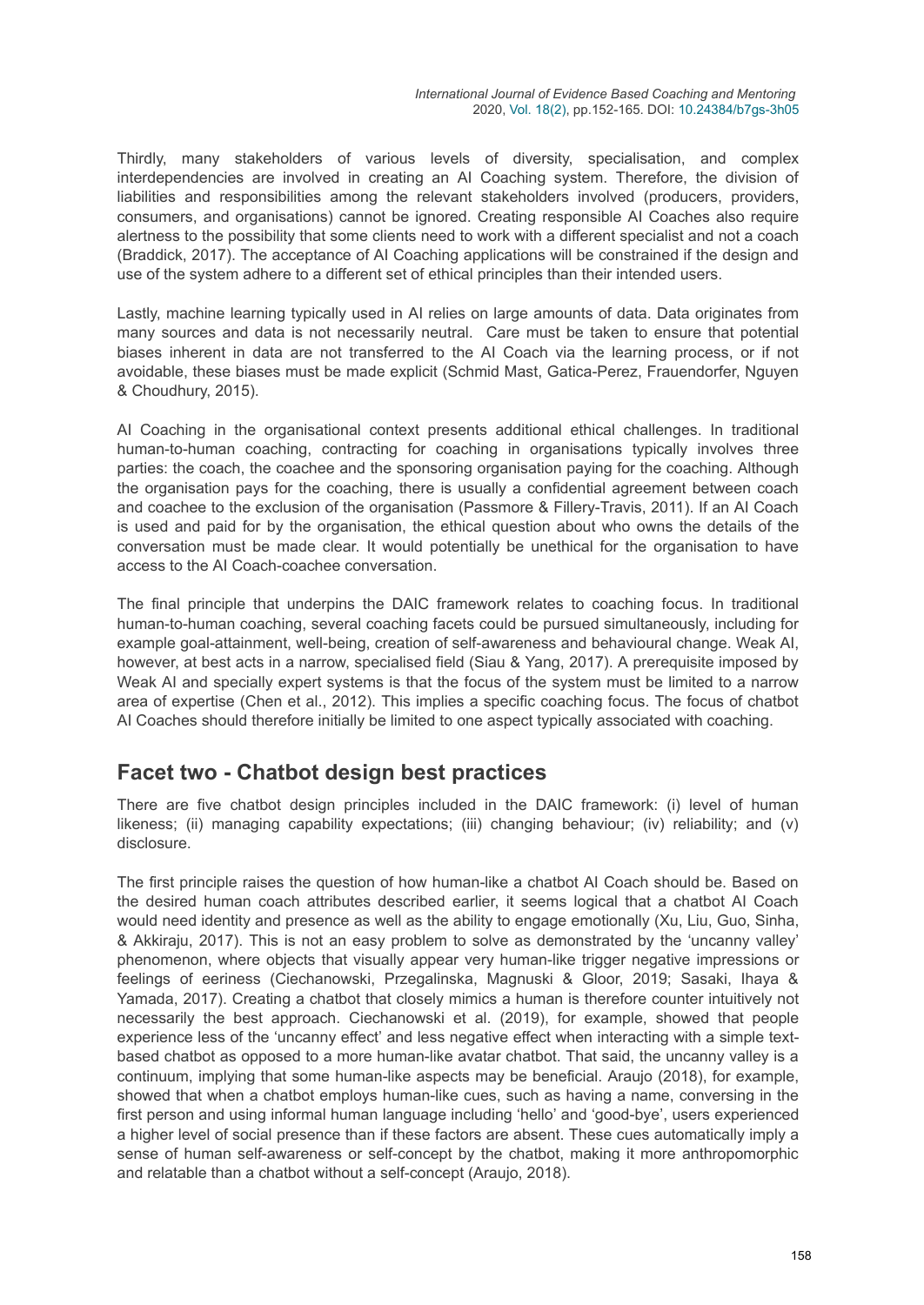For the second principle, it is important to set and manage expectations of the AI's capabilities by being clear on its limitations (Lovejoy, 2019). If clients interacting with a chatbot AI Coach expect the same level of intelligence as from a human coach, they are bound to be disappointed, which will in turn jeopardise the trust relationship. The chatbot AI coach must therefore clearly communicate its purpose and capabilities (Jain et al., 2018).

The third principle relates to the fact that the chatbot AI coaches could and likely will change their behaviour as they learn from continued usage. Users must therefore be made aware that their interactions are used to improve the AI Coach and that because of this, the interactions may change. It must also be clear that the AI Coach could ask for feedback from the user on how it performs (Lovejoy, 2019).

The fourth principle, reliability addresses the fact that because an AI Coach is continuously learning, it is bound to make mistakes. When it fails, the AI Coach needs to do so gracefully and remind the user that it is in an on going cycle of learning to improve (Lovejoy, 2019; Thies et al., 2017).

The fifth principle, disclosure states that even though the aim of an AI Coach is to eventually replace a human coach, at this stage of technological maturity, it is probably best to clearly communicate to the user that the AI Coach is in fact not a human and does not have human capabilities. This knowledge may assist users in managing their expectations and not, for example, disclose information that they would to a human coach (Lee & Choi, 2017).

# The Designing AI Coach (DAIC) framework

Having discussed the two facets that inform the DAIC framework (human-coach effectiveness and chatbot design principles), this paper now presents the organisational DAIC Framework in Figure 1. The framework postulates that an effective chatbot AI Coach must focus on a specific coaching outcome, such as goal-attainment, well-being, self-awareness or behavioural change. Furthermore, the internal operating model of the chatbot must be based on validated theoretical models that support the specific coaching outcome. In addition, the important predictors of coaching success (a strong coach-coachee relationship) must be embedded in the chatbot interaction model. Finally, the chatbot's behaviour must be guided by an acceptable organisational coaching ethical code, all the while being cognisant of the requirements, restrictions and conventions of a typical organisational context.

To implement the DAIC framework, chatbot design best practices must be used. Table 1 provides a mapping between aspects of strong coach-coachee relationships and chatbot design considerations.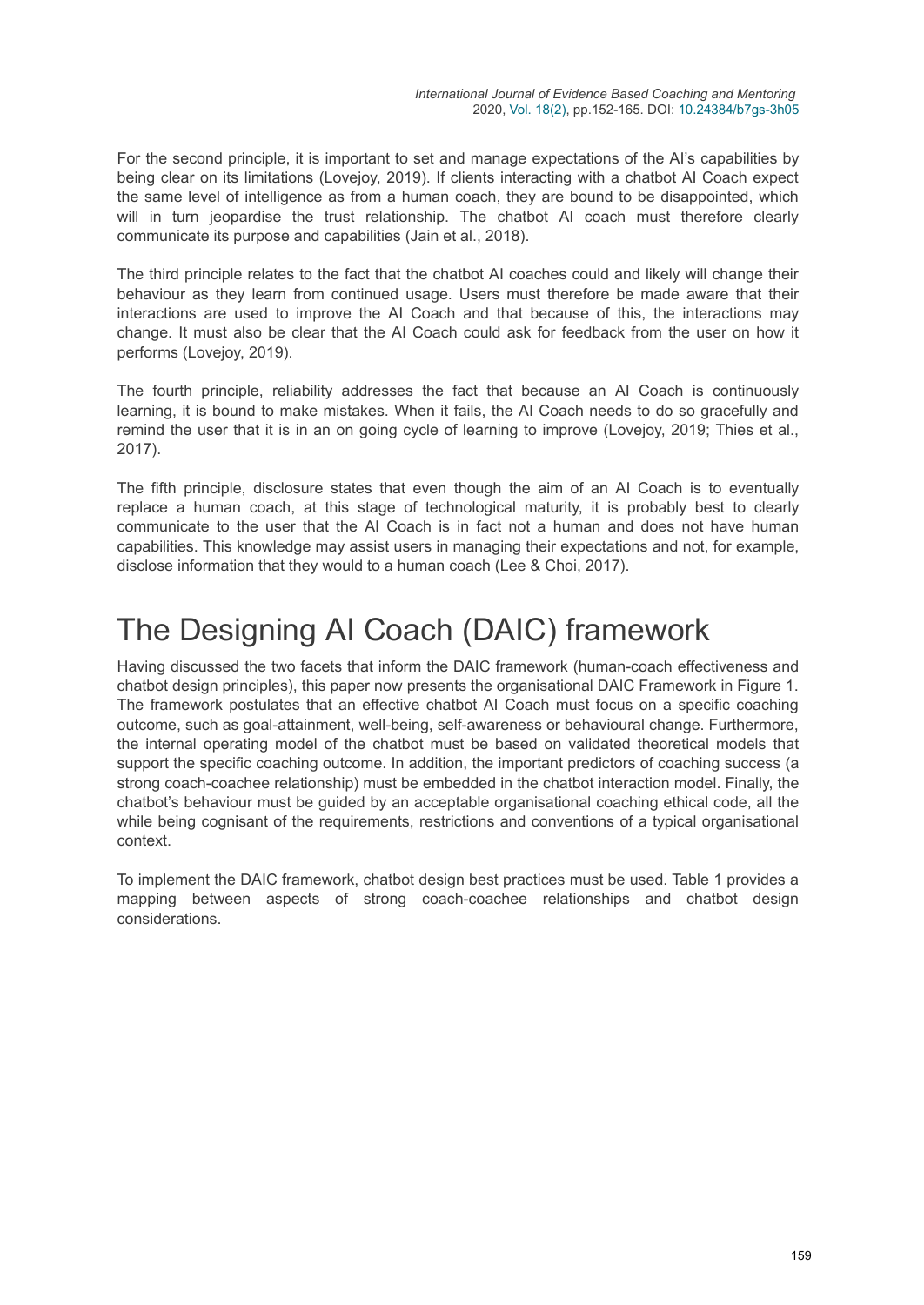

#### **Figure 1: The Designing AI Coaches (DAIC) framework**

#### **Table 1: Chatbot design practices to support strong coach-coachee relationships**

| <b>Coach attribute</b> | Chatbot design consideration                                                                                |
|------------------------|-------------------------------------------------------------------------------------------------------------|
| Trust                  | • Avoid the 'uncanny valley' effect (Ciechanowski et al., 2019)                                             |
|                        | • Communicate data privacy agreement (Bakker, Kazantzis, Rickwood & Rickard, 2016)                          |
|                        | • Create consistent chatbot personality (Shum et al. 2018)                                                  |
|                        | • Reduce security and privacy concerns (Thies et al., 2017)                                                 |
| Empathy                | • Use a human name and human-like conversational cues (Araujo, 2018)                                        |
|                        | • Remember user's likes, dislikes and preferences across sessions (Thies et al., 2017)                      |
| Transparency           | • Reveal non-humanness (Lovejoy, 2019)                                                                      |
|                        | · Practice self-disclosure (Lee & Choi 2017)                                                                |
|                        | • Showcase purpose and ethical standards (Neururer et al. 2018)                                             |
| Predictability         | • State possible behaviour change due to continuous learning (Lovejoy, 2019)                                |
|                        | · Find a balance between a predictable personality and sufficient human-like variation (Sjödén et al. 2011) |
|                        | • Use conversational context in interactions (Chaves & Gerosa 2018)                                         |
| Reliability            | • Fail gracefully (Lovejoy, 2019)                                                                           |
|                        | • Monitor chatbot performance and reliability (Lovejoy, 2019)                                               |
|                        | • Provide confirmation messages (Thies et al., 2017)                                                        |
| Ability                | • Use established theoretical models (e.g. goal attainment) (Geissler et al., 2014; Poepsel, 2011)          |
|                        | • Use personalisation and avoid generic responses (Tallyn et al. 2018)                                      |
| Benevolence            | • Communicate positive intent (Lovejoy, 2019)                                                               |
|                        | • Demonstrate a positive attitude and mood (Thies et al., 2017)                                             |
| Integrity              | • Clearly communicate limitations (Lovejoy, 2019)                                                           |
|                        | • Clarify purpose in the introductory message (Jain et al. 2018)                                            |

# Future directions for research

The use of AI in the helping professions is a relatively new research area, and even more so in organisational coaching. Numerous opportunities exist for scientific investigation with a focus on the application of Weak AI in the form of chatbots. Two broad areas of research need immediate focus: (i) efficacy studies looking at how well a chatbot coach is able to fulfil certain coaching tasks; and (ii) technology adoption studies considering the factors that encourage or dissuade users from using chatbot coaches.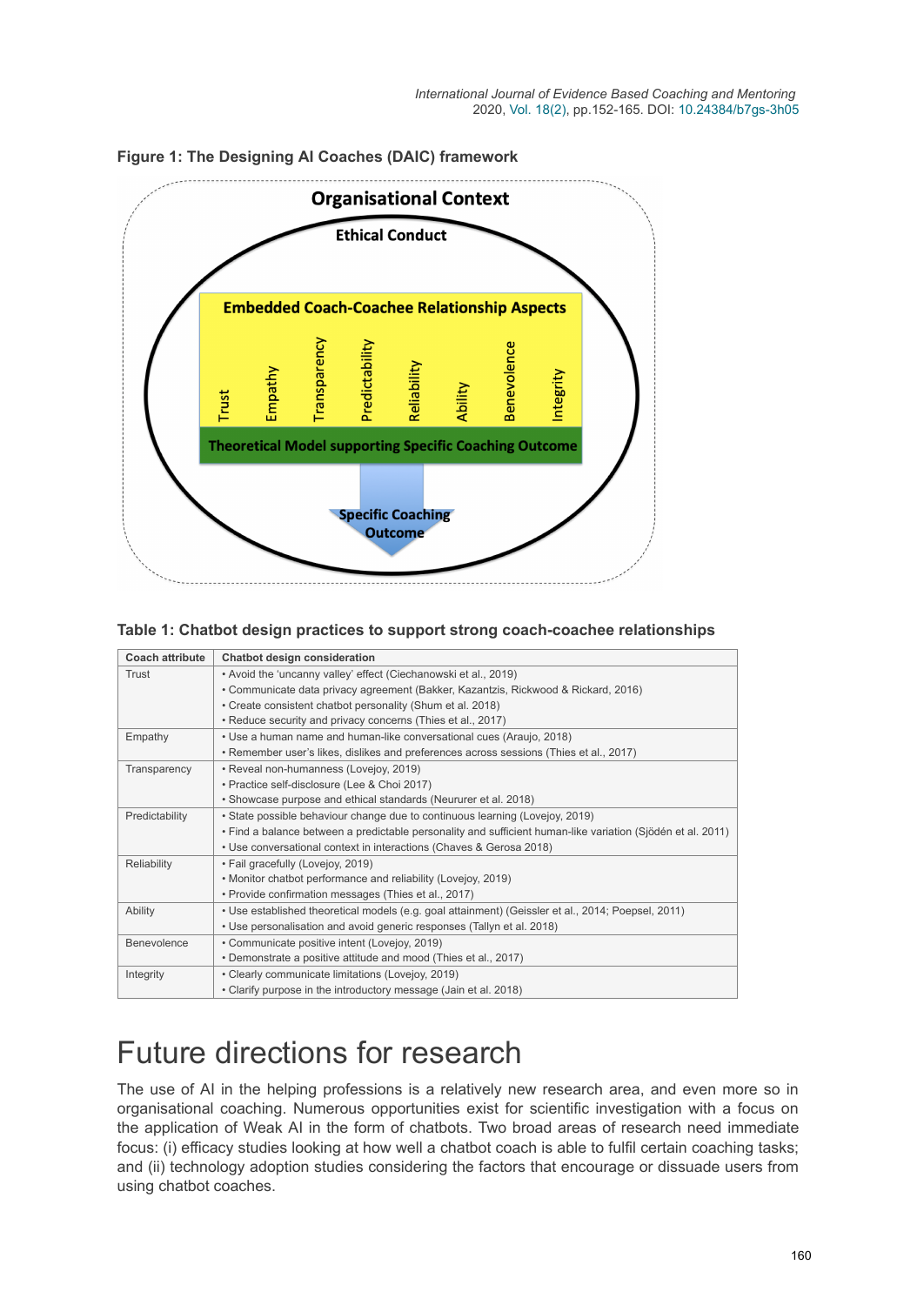In terms of coaching efficacy studies, typical research focus areas in human coach studies could be performed with AI Coaches including how effective an AI Coach is to help a client with, for example, goal attainment, self-awareness, emotional intelligence, well-being and behavioural change. How do these results compare to clients using human coaches? As with human coach research, it is important to design robust studies that employ large-scale, random control trials, longitudinal research strategies. A positive aspect of using AI Coaches once they have been built, is that it is much cheaper to perform large-scale studies since there is no need to recruit and compensate human coaches. Logistically there are also fewer barriers, since chatbot AI Coaches are typically available on smartphone devices, tablets and personal computers.

In terms of technology adoption research, questions about which factors influence the adoption of a chatbot AI Coach by users need answering. What influences trust in AI Coaching? What role does the personality type of the client play in trusting and engaging with a chatbot coach? What level of humanness of a chatbot is optimal, for example, should a chatbot have a gender? When is it appropriate for the AI Coach to ask for user specified input (a much more difficult AI problem to solve) versus presenting users with predefined options? What should be included in the initial conversation to set realistic expectations and build trust, for example, what is the optimal balance between a chatbot trying to be as human as possible or admit that it has limitations? Which factors play a role in technology adoption? The well-known Technology Adoption Model (TAM) (Davis, Bagozzi, & Warshaw, 1989) and its numerous variants could be used to explore answers to these questions.

Perhaps researchers could use existing coaching competency frameworks, such as those of the International Coach Federation (ICF), as a guide to evaluate AI Coaches. One approach could be to ask credential adjudicators of various coaching bodies to officially evaluate the AI Coach. A cursory glance at the ICF competency model (ICF, 2017) suggests that currently, existing coaching chatbots could very well already pass some of the entry-level coach certification criteria.

Finally, it must be acknowledged that modelling AI Coaches on human coaches, the approach taken by this paper may not be the most optimal. It could be that AI Coaches need to have distinctly different skills and characteristics to human coaches. However, since no empirical evidence currently exists to prove or refute this assumption, this paper argues that in order to gathering empirical evidence, it is acceptable to start with the human-based expert system approach as a baseline. In time and with more empirical evidence, the true nature of AI Coaches will hopefully emerge.

# Conclusion

AI is not currently sufficiently advanced to replace a human coach and given the trajectory of development in Strong AI, it is unlikely that we will see an AI Coach match a human coach any time soon. Human coaches will continue to outperform AI Coaches in terms of understanding the contexts surrounding the client, connecting with the client as a person, and providing socioemotional support. However, AI technology will inevitably improve as machine learning and the processing and understanding of natural language continues to improve exponentially, leading to AI Coaches that may excel at specific coaching tasks.

In order to guide and monitor the rise of AI Coaches in organisational coaching, the various stakeholders, such as practicing coaches, coaching bodies (such as ICF, COMENSA and EMCC), coach training providers and purchasers of coaching services (such as Human Resource professionals), are encouraged to educate themselves on the nature and potential of AI Coaching. They could actively participate in securing an AI Coaching future that ethically and effectively contributes to the coaching industry. It is hoped that the DAIC framework presented in this paper will provide some direction for this important emerging area of coaching practice and research.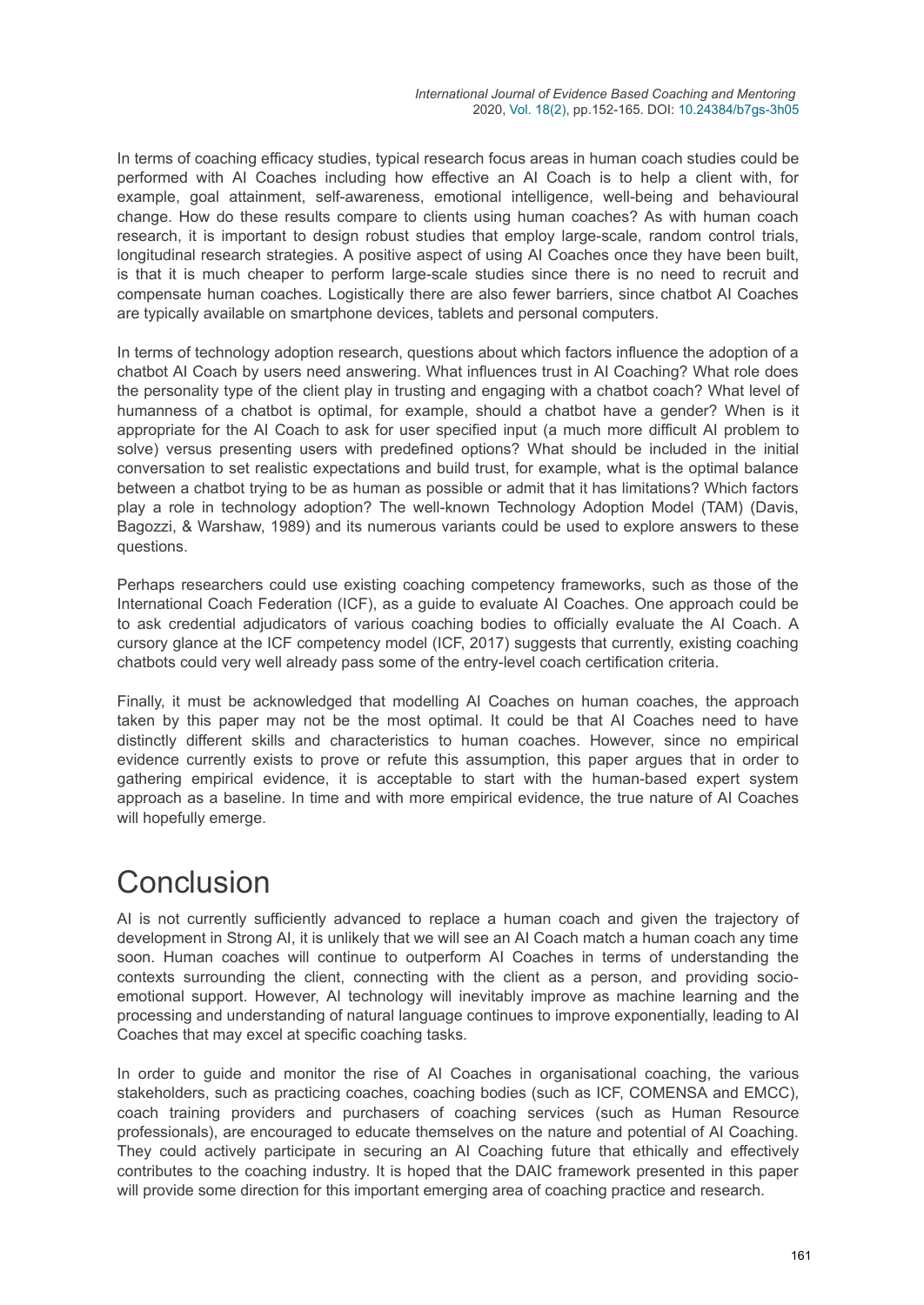## References

- Acemoglu, D. and Restrepo, P. (2018) 'The race between man and machine: Implications of technology for growth, factor shares, and employment', *American Economic Review*, 108(6), pp.1488-1542. DOI: [10.3386/w22252](https://doi.org/10.3386/w22252).
- Araujo, T. (2018) 'Living up to the chatbot hype: The influence of anthropomorphic design cues and communicative agency framing on conversational agent and company perceptions', *Computers in Human Behavior*, 85(August), pp.183-189. DOI: [10.1016/j.chb.2018.03.051.](https://doi.org/10.1016/j.chb.2018.03.051)
- Arney, K. (2017) 'Algorithm's gonna get you', *The Times Educational Supplement*. Available at: <https://www.tes.com/magazine/article/algorithms-gonna-get-you>.
- Bachkirova, T., Cox, E. and Clutterbuck, D. (2014) 'Introduction', in Cox, E., Bachkirova, T. and Clutterbuck, D. (eds.) *The complete handbook of coaching* (2nd edn.). London: Sage, pp.1-20.
- Bakker, D., Kazantzis, N., Rickwood, D. and Rickard, N. (2016) 'Mental Health Smartphone Apps: Review and Evidence-Based Recommendations for Future Developments', *JMIR Mental Health*, 3(1). DOI: [10.2196/mental.4984](https://doi.org/10.2196/mental.4984).
- *Chatbots: An analysis of the state of art of literature* (2018). Proceedings of the First Workshop on Advanced Virtual Environments and Education (WAVE2), 4–5 October 2018, Florianópolis, Brazil. DOI: [10.5753/wave.2018.1.](https://doi.org/10.5753/wave.2018.1)
- Beun, R.J., Brinkman, W-P., Fitrianie, S. and et al, (2016) *Improving adherence in automated e-coaching: A case from insomnia therapy*. International Conference on Persuasive Technology, 5-7 April 2016, Salzburg, Austria, pp.276-287. DOI: [10.1007/978-3-319-31510-2\\_24](https://doi.org/10.1007/978-3-319-31510-2_24).
- Bickmore, T.W., Schulman, D. and Sidner, C. (2013) 'Automated interventions for multiple health behaviors using conversational agents', *Patient Education & Counselling*, 92(2), pp.142-148. DOI: [10.1016/j.pec.2013.05.011](https://doi.org/10.1016/j.pec.2013.05.011) .
- Bickmore, T.W., Silliman, R.A., Nelson, K. and et al, (2013) 'A randomized controlled trial of an automated exercise coach for older adults', *Journal of the American Geriatrics Society*, 61(10), pp.1676-1683. DOI: [10.1111/jgs.12449](https://doi.org/10.1111/jgs.12449).
- Bii, P.K. (2013) 'Chatbot technology: A possible means of unlocking student potential to learn how to learn', *Educational Research*[, 4\(2\), pp.218-221. Available at: https://www.interesjournals.org/articles/chatbot-technology-a-possible](https://www.interesjournals.org/articles/chatbot-technology-a-possible-means-of-unlocking-student-potential-to-learn-how-to-learn.pdf)means-of-unlocking-student-potential-to-learn-how-to-learn.pdf.
- Bluckert, P. (2005) 'Critical factors in executive coaching–the coaching relationship', *Industrial and Commercial Training*, 37(7), pp.336-340. DOI: [10.1108/00197850510626785](https://doi.org/10.1108/00197850510626785).
- Boh, B., Lemmens, L., Jansen, A. and et al, (2016) 'An ecological momentary intervention for weight loss and healthy eating [via smartphone and internet: Study protocol for a randomised controlled trial',](https://doi.org/10.1186/s13063-016-1280-x) *Trials*, 17(1). DOI: 10.1186/s13063-016- 1280-x.
- Boyce, L.A., Jackson, R.J. and Neal, L.J. (2010) 'Building successful leadership coaching relationships: Examining impact of matching criteria in a leadership coaching program', *Journal of Management Development*, 29(10), pp.914-931.
- Braddick, C. (2017) *Coaching at work: An artificial reality*[. Available at: https://www.coaching-at-work.com/2017/08/31/an](https://www.coaching-at-work.com/2017/08/31/an-artificial-reality/)artificial-reality/.
- Bradeško, L. and Mladenić, D. (2012) *A survey of chatbot systems through a Loebner Prize competition*. Proceedings of the Slovenian Language Technologies Society, Eighth Conference of Language Technologies, 8-9 October 2012, Ljubljana, Slovenia, pp.34-37. Available at: [http://nl.ijs.si/isjt12/proceedings/isjt2012\\_06.pdf](http://nl.ijs.si/isjt12/proceedings/isjt2012_06.pdf).
- Britz, D. (2016) *Deep learning for chatbots, Part 1: Introduction*[. Available at: http://www.wildml.com/2016/04/deep-learning](http://www.wildml.com/2016/04/deep-learning-for-chatbots-part-1-introduction/)for-chatbots-part-1-introduction/.
- Brynjolfsson, E. and McAfee, A. (2012) *Race against the machine: How the digital revolution is accelerating innovation, driving productivity, and irreversibly transforming employment and the economy*. MIT Center for Digital Business.
- Bughin, J. and Hazan, E. (2017) 'The new spring of artificial intelligence: A few early economies', *VoxEU and CEPR*. Available at:<https://voxeu.org/article/new-spring-artificial-intelligence-few-early-economics>.
- Chaves, A.P. and Gerosa, M.A. (2018) *Single or Multiple Conversational Agents?: An Interactional Coherence Comparison*. Proceedings of the 2018 CHI Conference on Human Factors in Computing Systems, April 2018, Montreal, Canada.
- Chen, Y., Hsu, C., Liu, L. and Yang, S. (2012) 'Constructing a nutrition diagnosis expert system', *Expert Systems with Applications*, 39(2). DOI: [10.1016/j.eswa.2011.07.069.](https://doi.org/10.1016/j.eswa.2011.07.069)
- Chung, K. and Park, R.C. (2019) 'Chatbot-based healthcare service with a knowledge base for cloud computing', *Cluster Computing*, 22(1), pp.S1925-S1937. DOI: [10.1007/s10586-018-2334-5](https://doi.org/10.1007/s10586-018-2334-5) .
- Ciechanowski, L., Przegalinska, A., Magnuski, M. and Gloor, P.A. (2019) 'In the shades of the uncanny valley: An experimental study of human–chatbot interaction', *Future Generation Computer Systems*, 92(March), pp.539-548. DOI: [10.1016/j.future.2018.01.055](https://doi.org/10.1016/j.future.2018.01.055).
- Clutterbuck, D. (2010) 'Coaching reflection: The liberated coach', *Coaching: An International Journal of Theory, Research and Practice*, 3(1), pp.73-81. DOI: [10.1080/17521880903102308](https://doi.org/10.1080/17521880903102308).
- Davis, F.D., Bagozzi, R.P. and Warshaw, P.R. (1989) 'User acceptance of computer technology: a comparison of two theoretical models', *Management science*, 35(8), pp.982-1003. DOI: [10.1287/mnsc.35.8.982.](https://doi.org/10.1287/mnsc.35.8.982)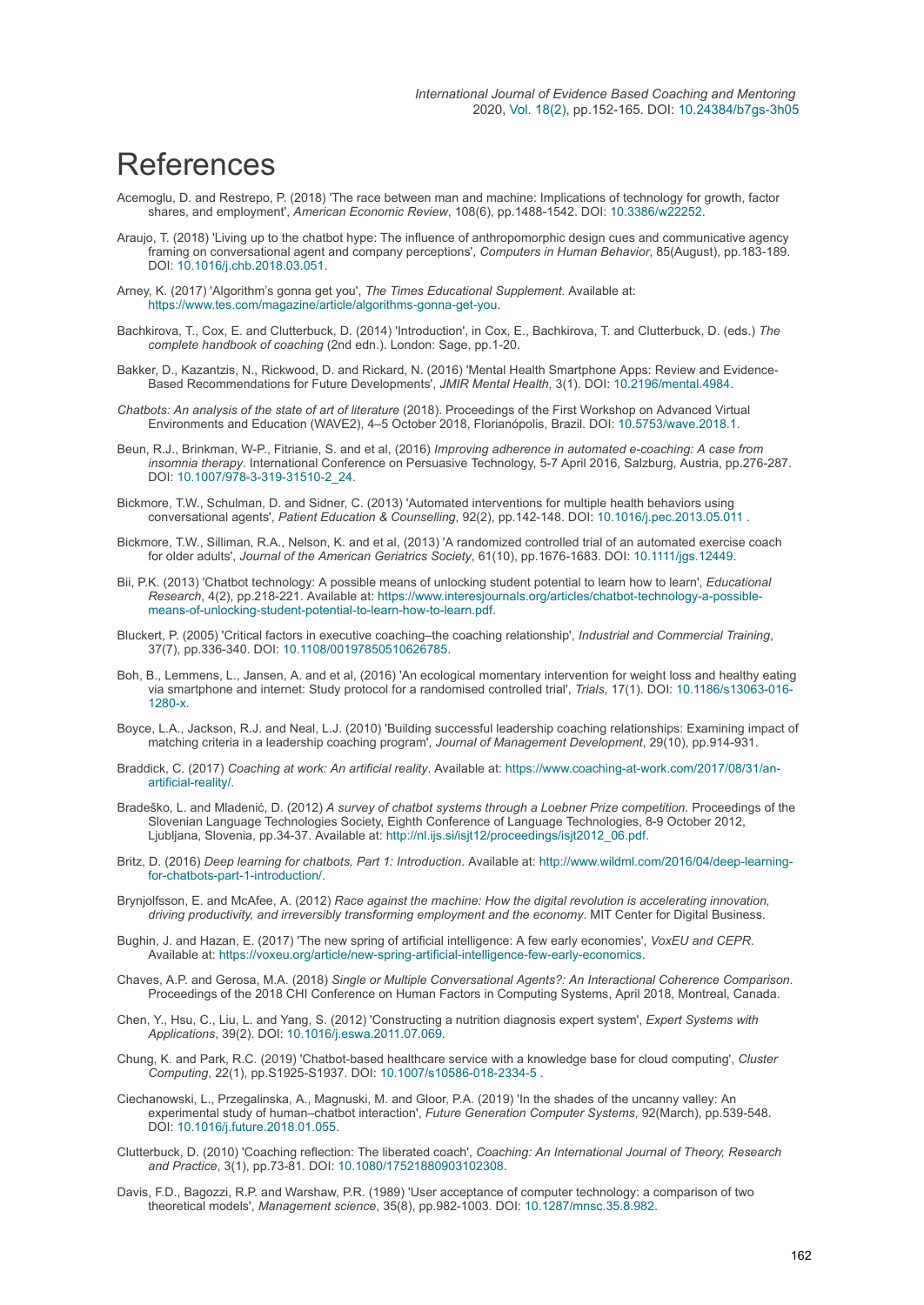- De Angeli, A. and Brahnam, S. (2008) 'I hate you! Disinhibition with virtual partners', *Interacting with Computers*, 20(3), pp.302-310. DOI: [10.1016/j.intcom.2008.02.004](https://doi.org/10.1016/j.intcom.2008.02.004) .
- de Haan, E., Bertie, C., Day, A. and Sills, C. (2010) 'Clients' Critical Moments of Coaching: Toward a "Client Model" of Executive Coaching', *Academy of Management Learning & Education*, 9, pp.607-621. DOI: [10.5465/amle.2010.56659879](https://doi.org/10.5465/amle.2010.56659879) .
- de Haan, E., Grant, A.M., Burger, Y. and Eriksson, P.O. (2016) 'A large-scale study of executive and workplace coaching: The relative contributions of relationship, personality match, and self-efficacy', *Consulting Psychology Journal: Practice and Research*, 68(3), pp.189-207. DOI: [10.1037/cpb0000058](https://doi.org/10.1037/cpb0000058).
- Diochon, P.F. and Nizet, J. (2015) 'Ethical codes and executive coaches: One size does not fit all', *The Journal of Applied Behavioral Science*, 51(2), pp.277-301. DOI: [10.1177/0021886315576190.](https://doi.org/10.1177/0021886315576190)
- Driscoll, M. and Carliner, S. (2005) *Advanced web-based training strategies: Unlocking instructionally sound online learning*. San Francisco: John Wiley & Sons .
- Fryer, L. and Carpenter, R. (2006) 'Bots as language learning tools', *Language Learning & Technology*, 10(3), pp.8-14.
- Geissler, H., Hasenbein, M., Kanatouri, S. and Wegener, R. (2014) 'E-Coaching: Conceptual and empirical findings of a virtual coaching programme', *International Journal of Evidence Based Coaching and Mentoring*, 12(2), pp.165-186. Available at:<https://radar.brookes.ac.uk/radar/items/585eb4f9-19ce-49e1-b600-509fde1e18c0/1/>.
- Gessnitzer, S. and Kauffeld, S. (2015) 'The working alliance in coaching: Why behavior is the key to success', *The Journal of Applied Behavioral Science*, 51(2), pp.177-197. DOI: [10.1177/0021886315576407](https://doi.org/10.1177/0021886315576407).
- Graßmann, C., Schölmerich, F. and Schermuly, C.C. (2020) 'The relationship between working alliance and client outcomes in coaching: A meta-analysis', *Human Relations*, 73, pp.35-58. DOI: [10.1177/0018726718819725.](https://doi.org/10.1177/0018726718819725)
- Grant, A.M. (2014) 'Autonomy support, relationship satisfaction and goal focus in the coach-coachee relationship: Which best predicts coaching success?', *Coaching: An International Journal of Theory, Research and Practice*, 7(1), pp.18- 38. DOI: [10.1080/17521882.2013.850106](https://doi.org/10.1080/17521882.2013.850106).
- Gray, D.E. (2011) 'Journeys towards the professionalisation of coaching: Dilemmas, dialogues and decisions along the global pathway', *Coaching: An International Journal of Theory, Research and Practice*, 4(1), pp.4-19. DOI: [10.1080/17521882.2010.550896](https://doi.org/10.1080/17521882.2010.550896).
- Grover, S. and Furnham, A. (2016) 'Coaching as a developmental intervention in organisations: A systematic review of its effectiveness and the mechanisms underlying it', *PLoS ONE*, 11(7). DOI: [10.1371/journal.pone.0159137](https://doi.org/10.1371/journal.pone.0159137).
- Gyllensten, K. and Palmer, S. (2007) 'The coaching relationship: An interpretative phenomenological analysis', *International Coaching Psychology Review*, 2(2), pp.168-177.
- Hernez-Broome, G. and Boyce, L.A. (eds.) (2010) *Advancing executive coaching: Setting the course for successful leadership coaching*. San Francisco: John Wiley & Sons.
- International Coach Federation. (ICF) (2017) *ICF Core Competencies*. Available at: <https://coachfederation.org/app/uploads/2017/12/CoreCompetencies.pdf>.
- Jain, M., Kumar, P., Kota, R. and Patel, S.N. (2018) *Evaluating and Informing the Design of Chatbots*. DIS '18: Designing Interactive Systems Conference 2018, June 2018, Hong Kong.
- Johnson, K. (2017) *Facebook Messenger hits 100,000 bots*[. Available at: https://venturebeat.com/2017/04/18/facebook](https://venturebeat.com/2017/04/18/facebook-messenger-hits-100000-bots/)messenger-hits-100000-bots/.
- Kamphorst, B.A. (2017) 'E-coaching systems: What they are, and what they aren't', *Personal and Ubiquitous Computing*, 21(4), pp.625-632. DOI: [10.1007/s00779-017-1020-6](https://doi.org/10.1007/s00779-017-1020-6).
- Kaptein, M., Markopoulos, P., De Ruyter, B. and Aarts, E. (2015) 'Personalizing persuasive technologies: Explicit and implicit personalization using persuasion profiles', *International Journal of Human-Computer Studies*, 77, pp.38-51. DOI: [10.1016/j.ijhcs.2015.01.004](https://doi.org/10.1016/j.ijhcs.2015.01.004).
- Kenexa (2012) *High Performance Institute Work Trends report*. Available at: <http://www.kenexa.com/ThoughtLeadership/WorkTrendsReports/TrustMatters>.
- Klein, M.C.A., Manzoor, A., Middelweerd, A. and et al, (2015) 'Encouraging physical activity via a personalized mobile system', *IEEE Internet Computing*, 19(4), pp.20-27. DOI: [10.1109/MIC.2015.51.](https://doi.org/10.1109/MIC.2015.51)
- Klopfenstein, L.C., Delpriori, S., Malatini, S. and Bogliolo, A. (2017) *The rise of bots: A survey of conversational interfaces, patterns, and paradigms*. DIS '17: Designing Interactive Systems Conference 2017, June 2017, Edinburgh, pp.555- 565. DOI: [10.1145/3064663.3064672](https://doi.org/10.1145/3064663.3064672).
- Kocielnik, R., Avrahami, D., Marlow, J. and et al, (2018) *Designing for workplace reflection: A chat and voice-based conversational agent*. DIS '18: Designing Interactive Systems Conference 2018, June 2018, Hong Kong, pp.881-894. DOI: [10.1145/3196709.3196784](https://doi.org/10.1145/3196709.3196784).
- Lai, P.C. (2017) 'The literature review of technology adoption models and theories for the novelty technology', *Journal of Information Systems and Technology Management*, 14(1), pp.21-38. DOI: [10.4301/s1807-17752017000100002](https://doi.org/10.4301/s1807-17752017000100002).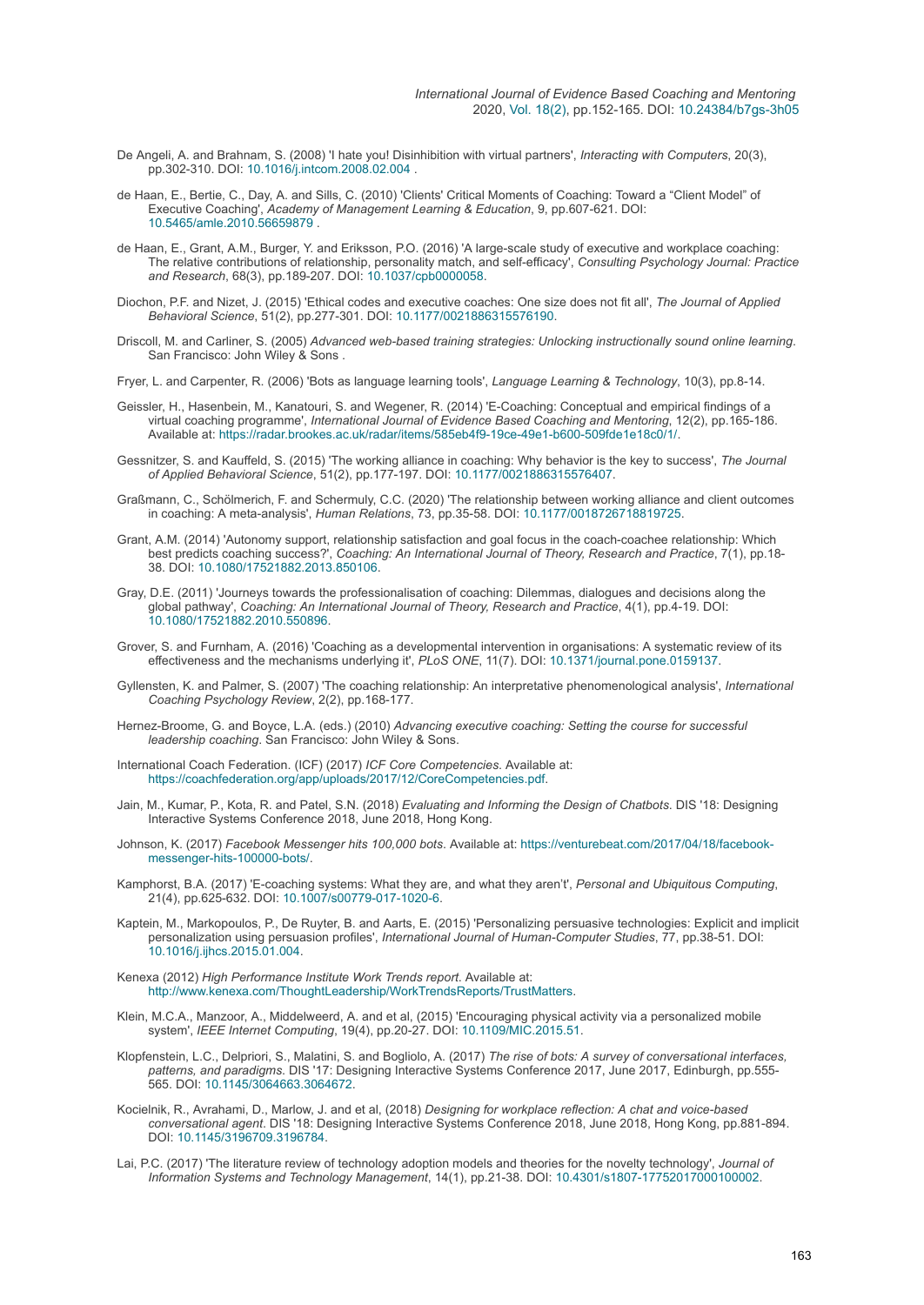- Laranjo da Silva, L., Dunn, A.G., Tong, H.L. and et al, (2018) 'Conversational agents in healthcare: A systematic review', *Journal of the American Medical Informatics Association*, 25(9), pp.1248-1258. DOI: [10.1093/jamia/ocy072](https://doi.org/10.1093/jamia/ocy072).
- Lee, S. and Choi, J. (2017) 'Enhancing user experience with conversational agent for movie recommendation: Effects of self-disclosure and reciprocity', *International Journal of Human Computer Studies*, 103, pp.95-105.

Lovejoy, J. (2019) *The UX of AI*. Available at:<https://design.google/library/ux-ai/>.

- Lucas, G.M., Gratch, J., King, A. and Morency, L.P. (2014) 'It's only a computer: Virtual humans increase willingness to disclose', *Computers in Human Behavior*, 37, pp.94-100. DOI: [10.1016/j.chb.2014.04.043.](https://doi.org/10.1016/j.chb.2014.04.043)
- Luthans, F., Avey, J.B. and Patera, J.L. (2008) 'Experimental analysis of a web-based training intervention to develop positive psychological capital', *Academy of Management Learning & Education*, 7(2), pp.209-221. DOI: [10.5465/amle.2008.32712618.](https://doi.org/10.5465/amle.2008.32712618)
- Mayer, R.C., Davis, J.H. and Schoorman, F.D. (1995) 'An integrative model of organizational trust', *Academy of Management Review*, 20(3), pp.709-734. DOI: [10.2307/258792.](https://doi.org/10.2307/258792)
- McKenna, D.D. and Davis, S.L. (2009) 'Hidden in plain sight: The active ingredients of executive coaching', *Industrial and Organizational Psychology*, 2(3), pp.244-260. DOI: [10.1111/j.1754-9434.2009.01143.x](https://doi.org/10.1111/j.1754-9434.2009.01143.x).
- Mongillo, G., Shteingart, H. and Loewenstein, Y. (2014) 'Race against the machine', *Proceedings of the IEEE*, 102(4), pp.542-543. DOI: [10.1109/JPROC.2014.2308599](https://doi.org/10.1109/JPROC.2014.2308599).
- Neff, G. and Nagy, P. (2016) 'Talking to bots: Symbiotic agency and the case of Tay', *International Journal of Communication*, 10, pp.4915-4931.
- Neururer, M., Schlögl, S., Brinkschulte, L. and Groth, A. (2018) 'Perceptions on Authenticity in Chat Bots', *Multimodal Technologies and Interaction* , 2(3). DOI: [10.3390/mti2030060](https://doi.org/10.3390/mti2030060).
- Panetta, K. (2018) *Widespread artificial intelligence, biohacking, new platforms and immersive experiences dominate this year's Gartner Hype Cycle*[. Available at: https://www.gartner.com/smarterwithgartner/5-trends-emerge-in-gartner-hype](https://www.gartner.com/smarterwithgartner/5-trends-emerge-in-gartner-hype-cycle-for-emerging-technologies-2018/)cycle-for-emerging-technologies-2018/.
- Passmore, J. (2009) 'Coaching ethics: Making ethical decisions novices and experts', *The Coaching Psychologist*, 5(1), pp.6-10.

Passmore, J. (2015) *Excellence in Coaching: The Industry Guide*. London: Kogan Page.

- Passmore, J. and Fillery-Travis, A. (2011) 'A critical review of executive coaching research: A decade of progress and what's to come', *An International Journal of Theory, Research and Practice*, 4(2), pp.70-88. DOI: [10.1080/17521882.2011.596484](https://doi.org/10.1080/17521882.2011.596484).
- Pereira, J. and Diaz, O. (2019) 'Using Health Chatbots for Behavior Change: A Mapping Study', *Journal of Medical Systems*, 43(5). DOI: [10.1007/s10916-019-1237-1](https://doi.org/10.1007/s10916-019-1237-1).
- Poepsel, M.A. (2011) *The impact of an online evidence-based coaching program on goal striving, subjective well-being, and level of hope*. Capella University. Available at: <https://pqdtopen.proquest.com/doc/872553863.html>.
- Polsfuss, C. and Ardichvili, A. (2008) 'Three principles psychology: Applications in leadership development and coaching', *Advances in developing human resources*, 10(5), pp.671-685. DOI: [10.1177/1523422308322205.](https://doi.org/10.1177/1523422308322205)
- Provoost, S., Lau, H.M., Ruwaard, J. and Riper, H. (2017) 'Embodied conversational agents in clinical psychology: A scoping review', *Journal of Medical Internet Research*, 19(5). DOI: [10.2196/jmir.6553.](https://doi.org/10.2196/jmir.6553)
- Ribbers, A. and Waringa, A. (2015) *E-coaching: Theory and practice for a new online approach to coaching*. New York: Routledge.
- Saarem, A.C. (2016) *Why would I talk to you? Investigating user perceptions of conversational agents*. Norwegian University of Science and Technology.
- Saenz, J., Burgess, W., Gustitis, E. and et al, (2017) *The usability analysis of chatbot technologies for internal personnel communications*. Industrial and Systems Engineering Conference 2017 , 20-23 May 2017 , Pittsburgh, Pennsylvania, USA , pp.1375-1380. Available at:<http://toc.proceedings.com/36171webtoc.pdf>.
- Sasaki, K., Ihaya, K. and Yamada, Y. (2017) 'Avoidance of novelty contributes to the uncanny valley', *Frontiers in Psychology*, 8. DOI: [10.3389/fpsyg.2017.01792](https://doi.org/10.3389/fpsyg.2017.01792).
- Schmid Mast, M., Gatica-Perez, D., Frauendorfer, D. and et al, (2015) 'Social Sensing for Psychology', *Current Directions in Psychological Science*, 24(2), pp.154-160. DOI: [10.1177/0963721414560811.](https://doi.org/10.1177/0963721414560811)
- Schoorman, F.D., Mayer, R.C. and Davis, J.H. (2007) 'An integrated model of organizational trust: Past, present, and future', *The Academy of Management Review*, 32(2), pp.334-354. DOI: [10.5465/amr.2007.24348410](https://doi.org/10.5465/amr.2007.24348410).
- Segers, J. and Inceoglu, I. (2012) 'Exploring supportive and developmental career management through business strategies and coaching', *Human Resource Management*, 51(1), pp.99-120. DOI: [10.1002/hrm.20432](https://doi.org/10.1002/hrm.20432).
- Shum, H., He, X. and Li, D. (2018) 'From Eliza to XiaoIce: challenges and opportunities with social chatbots', *Frontiers of Information Technology & Electronic Engineering*, 19(1), pp.10-26. DOI: [10.1631/FITEE.1700826](https://doi.org/10.1631/FITEE.1700826).